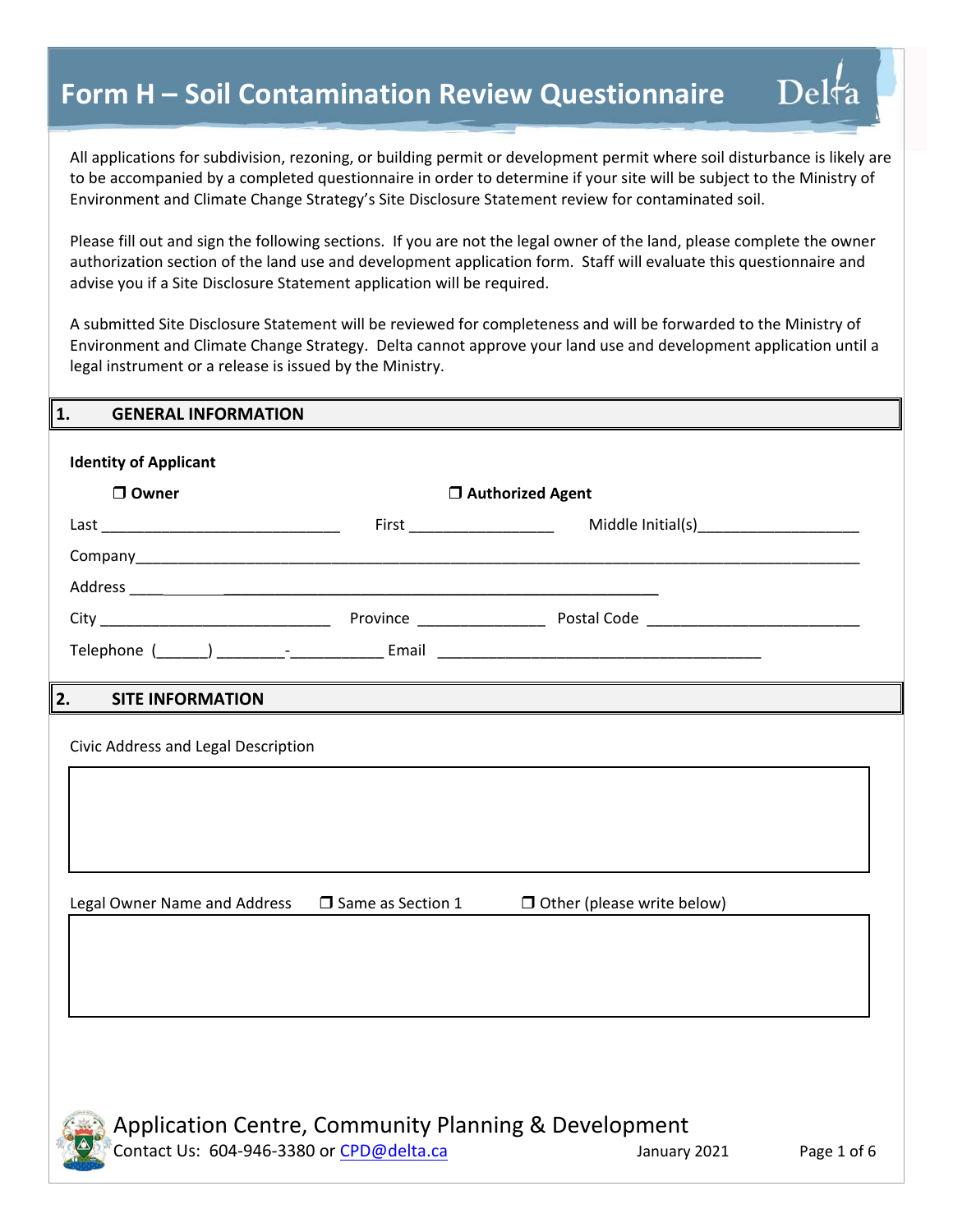Please check off  $(v')$  the appropriate "Yes" or "No" box to declare whether there is currently or, to the best of your knowledge, was previously been any of the below industrial or commercial purposes or activities on the site.

|    |                                           | <b>Purpose or Activity</b>                                                                                                                             | Yes | No |
|----|-------------------------------------------|--------------------------------------------------------------------------------------------------------------------------------------------------------|-----|----|
| А. | <b>Chemical industries and activities</b> |                                                                                                                                                        |     |    |
|    | 1.                                        | adhesives manufacturing, bulk storage,<br>shipping or handling                                                                                         |     |    |
|    | 2.                                        | chemical manufacturing, bulk storage,<br>shipping or handling                                                                                          |     |    |
|    | 3.                                        | explosives or ammunition manufacturing,<br>bulk storage, shipping or handling                                                                          |     |    |
|    | 4.                                        | fire retardant manufacturing, bulk storage,<br>shipping or handling                                                                                    |     |    |
|    | 5.                                        | fertilizer manufacturing, bulk storage,<br>shipping or handling                                                                                        |     |    |
|    | 6.                                        | ink or dye manufacturing, bulk storage,<br>shipping or handling                                                                                        |     |    |
|    | 7.                                        | leather or hides tanning                                                                                                                               |     |    |
|    | 8.                                        | paint, lacquer or varnish manufacturing,<br>formulation, recycling, bulk storage,<br>shipping or handling, not including retail<br>stores              |     |    |
|    | 9.                                        | pharmaceutical products, or controlled<br>substances as defined in the Controlled<br>Drugs and Substances Act (Canada),<br>manufacturing or operations |     |    |
|    | 10.                                       | plastic products (foam or expanded plastic<br>products) manufacturing or repurposing                                                                   |     |    |
|    | 11.                                       | textile dying                                                                                                                                          |     |    |
|    | 12.                                       | pesticide manufacturing, formulation, bulk<br>storage, shipping or handling                                                                            |     |    |
|    | 13.                                       | resin or plastic monomer manufacturing,<br>formulation, bulk storage, shipping or<br>handling                                                          |     |    |
| В. |                                           | <b>Electrical equipment industries and activities</b>                                                                                                  |     |    |
|    | 1.                                        | battery manufacturing, recycling, bulk<br>storage, shipping or handling                                                                                |     |    |
|    | 2.                                        | facilities using equipment that contains<br>PCBs greater than or equal to 50ppm                                                                        |     |    |
|    | 3.                                        | electrical equipment manufacturing,<br>refurbishing. bulk storage, shipping or<br>handling                                                             |     |    |

|    |                                                                                 | <b>Purpose or Activity</b>                                                                                                                                                                              | Yes | No |
|----|---------------------------------------------------------------------------------|---------------------------------------------------------------------------------------------------------------------------------------------------------------------------------------------------------|-----|----|
|    | 4.                                                                              | electrical transmission or distribution<br>substations                                                                                                                                                  |     |    |
|    | 5.                                                                              | electronic equipment manufacturing                                                                                                                                                                      |     |    |
|    | 6.                                                                              | transformer oil manufacturing, processing,<br>bulk storage, shipping or handling                                                                                                                        |     |    |
|    | 7.                                                                              | electric power generating operations<br>fuelled by coal or petroleum hydrocarbons<br>that supply electricity to a community or<br>commercial or industrial operation,<br>excluding emergency generators |     |    |
| C. |                                                                                 | Metal smelting, processing or finishing<br>industries and activities                                                                                                                                    |     |    |
|    | 1.                                                                              | foundries                                                                                                                                                                                               |     |    |
|    | 2.                                                                              | galvanizing                                                                                                                                                                                             |     |    |
|    | 3.                                                                              | metal plating or finishing                                                                                                                                                                              |     |    |
|    | 4.                                                                              | metal salvage operations                                                                                                                                                                                |     |    |
|    | 5.                                                                              | metal smelting or refining                                                                                                                                                                              |     |    |
|    | 6.                                                                              | welding or machine shops (repair or<br>fabrication)                                                                                                                                                     |     |    |
| D. | Mining, milling or related industries and<br>activities at or near land surface |                                                                                                                                                                                                         |     |    |
|    | 1.                                                                              | asbestos mining, milling, bulk storage,<br>shipping or handling                                                                                                                                         |     |    |
|    | 2.                                                                              | coal coke manufacture, bulk storage,<br>shipping or handling                                                                                                                                            |     |    |
|    | 3.                                                                              | coal or lignite mining, milling, bulk storage,<br>shipping or handling                                                                                                                                  |     |    |
|    | 4.                                                                              | milling reagent manufacture, bulk storage,<br>shipping or handling                                                                                                                                      |     |    |
|    | 5.                                                                              | metal concentrate bulk storage, shipping or<br>handling                                                                                                                                                 |     |    |
|    | 6.                                                                              | metal ore mining or milling                                                                                                                                                                             |     |    |
| E. | Miscellaneous industries, operations or<br>activities                           |                                                                                                                                                                                                         |     |    |
|    | 1.                                                                              | appliance, equipment or engine<br>maintenance, repair, reconditioning,<br>cleaning or salvage                                                                                                           |     |    |

Delta



Contact Us: 604-946-3380 or CPD@delta.ca January 2021 Page 2 of 6 Application Centre, Community Planning & Development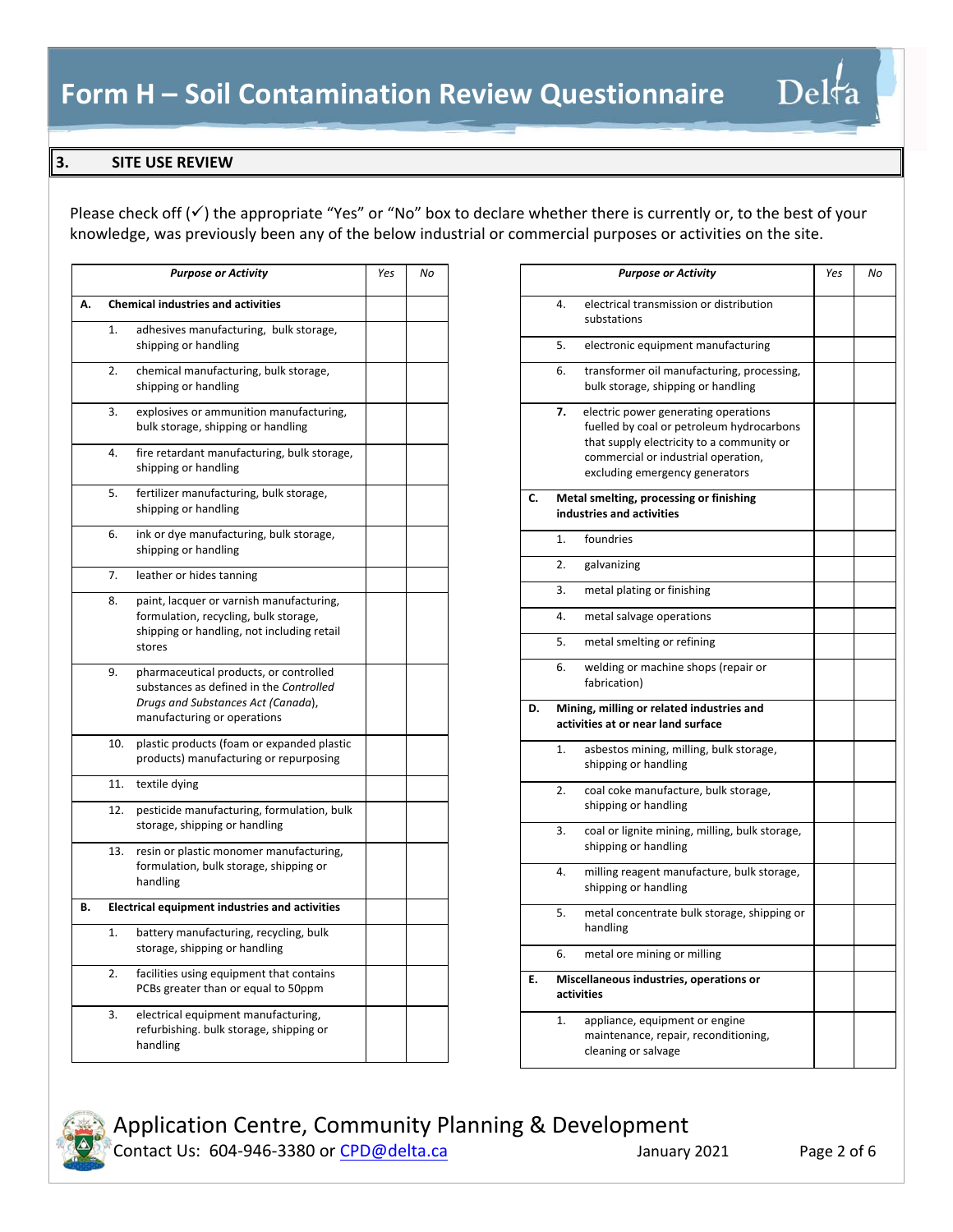|    |     | <b>Purpose or Activity</b>                                                                                                                                              | Yes | No |
|----|-----|-------------------------------------------------------------------------------------------------------------------------------------------------------------------------|-----|----|
|    | 2.  | ash deposit from boilers, incinerators, or<br>other thermal facilities                                                                                                  |     |    |
|    | 3.  | asphalt and asphalt tar manufacture,<br>storage and distribution, including<br>stationary asphalt batch plants                                                          |     |    |
|    | 4.  | coal gasification (manufactured gas<br>production)                                                                                                                      |     |    |
|    | 5.  | medical, chemical, radiological or biological<br>laboratories                                                                                                           |     |    |
|    | 6.  | outdoor firearm shooting ranges                                                                                                                                         |     |    |
|    | 7.  | road salt or brine storage                                                                                                                                              |     |    |
|    | 8.  | measuring instruments (containing<br>mercury) manufacture, repair or bulk<br>storage                                                                                    |     |    |
|    | 9.  | dry cleaning facilities or operations and dry<br>cleaning chemical storage, excluding<br>locations at which clothing is deposited but<br>no dry cleaning process occurs |     |    |
|    | 10. | contamination or likely contamination of<br>land by substances migrating from an<br>industrial or commercial site                                                       |     |    |
|    | 11. | fire training facilities at which fire<br>retardants are used                                                                                                           |     |    |
|    | 12. | Single or cumulative spills to the<br>environment greater than the reportable<br>quantities of substances listed in the Spill<br><b>Reporting Regulation</b>            |     |    |
| F. |     | Petroleum (including blends and biodiesels) and<br>natural gas drilling, production, processing,<br>retailing, distribution and commercial storage                      |     |    |
|    | 1.  | petroleum or natural gas drilling                                                                                                                                       |     |    |
|    | 2.  | petroleum or natural gas production<br>facilities                                                                                                                       |     |    |
|    | 3.  | natural gas processing                                                                                                                                                  |     |    |
|    | 4.  | petroleum coke manufacture, bulk storage,<br>shipping or handling                                                                                                       |     |    |
|    | 5.  | petroleum product, other than compressed<br>gas, dispensing facilities, including service<br>stations and card locks                                                    |     |    |
|    | 6.  | petroleum, natural gas or sulphur pipeline<br>rights of way excluding rights of way for<br>pipelines used to distribute natural gas to<br>consumers in a community      |     |    |

|    |                  | <b>Purpose or Activity</b>                                                        | Yes | No |
|----|------------------|-----------------------------------------------------------------------------------|-----|----|
|    |                  |                                                                                   |     |    |
|    | 7.               | petroleum (other than compressed gas), or<br>produced water storage in non-mobile |     |    |
|    |                  | above ground or underground tanks,                                                |     |    |
|    |                  | except tanks associated with emergency                                            |     |    |
|    |                  | generators or with secondary containment                                          |     |    |
|    | 8.               | petroleum product, other than compressed                                          |     |    |
|    |                  | gas, bulk storage or distribution                                                 |     |    |
|    | 9.               | petroleum refining                                                                |     |    |
|    | 10.              | solvent manufacturing, bulk storage,                                              |     |    |
|    |                  | shipping or handling                                                              |     |    |
|    | 11.              | sulphur handling, processing or bulk                                              |     |    |
|    |                  | storage and distribution                                                          |     |    |
| G. |                  | Transportation industries, operations and                                         |     |    |
|    |                  | related activities                                                                |     |    |
|    | 1.               | aircraft maintenance, cleaning or salvage                                         |     |    |
|    | $\overline{2}$ . | automotive, truck, bus, subway or other                                           |     |    |
|    |                  | motor vehicle repair, salvage or wrecking                                         |     |    |
|    | 3.               | dry docks, marinas, ship building or boat                                         |     |    |
|    |                  | repair and maintenance, including paint                                           |     |    |
|    |                  | removal from hulls                                                                |     |    |
|    | 4.               | marine equipment salvage                                                          |     |    |
|    | 5.               | rail car or locomotive maintenance,                                               |     |    |
|    |                  | cleaning, salvage or related uses including                                       |     |    |
|    |                  | rail yards                                                                        |     |    |
| н. |                  | Waste disposal and recycling operations and<br>activities                         |     |    |
|    | 1.               | antifreeze bulk storage, recycling, shipping                                      |     |    |
|    |                  | or handling                                                                       |     |    |
|    | 2.               | barrel, drum or tank reconditioning or                                            |     |    |
|    |                  | salvage                                                                           |     |    |
|    | 3.               | biomedical waste disposal                                                         |     |    |
|    | 4.               | bulk manure stockpiling and high rate land                                        |     |    |
|    |                  | application or disposal (non-farm                                                 |     |    |
|    |                  | applications only)                                                                |     |    |
|    | 5.               | landfilling of construction demolition                                            |     |    |
|    |                  | material, including without limitation                                            |     |    |
|    |                  | asphalt and concrete                                                              |     |    |
|    | 6.               | contaminated soil or sediment storage,                                            |     |    |
|    |                  | treatment, deposit or disposal                                                    |     |    |
|    | 7.               | dry cleaning waste disposal                                                       |     |    |
|    | 8.               | electrical equipment recycling                                                    |     |    |
|    | 9.               | industrial waste lagoons or impoundments                                          |     |    |
|    | 10.              | industrial waste storage, recycling or                                            |     |    |
|    |                  | landfilling                                                                       |     |    |
|    |                  |                                                                                   |     |    |

Delta



Contact Us: 604-946-3380 or CPD@delta.ca January 2021 Page 3 of 6 Application Centre, Community Planning & Development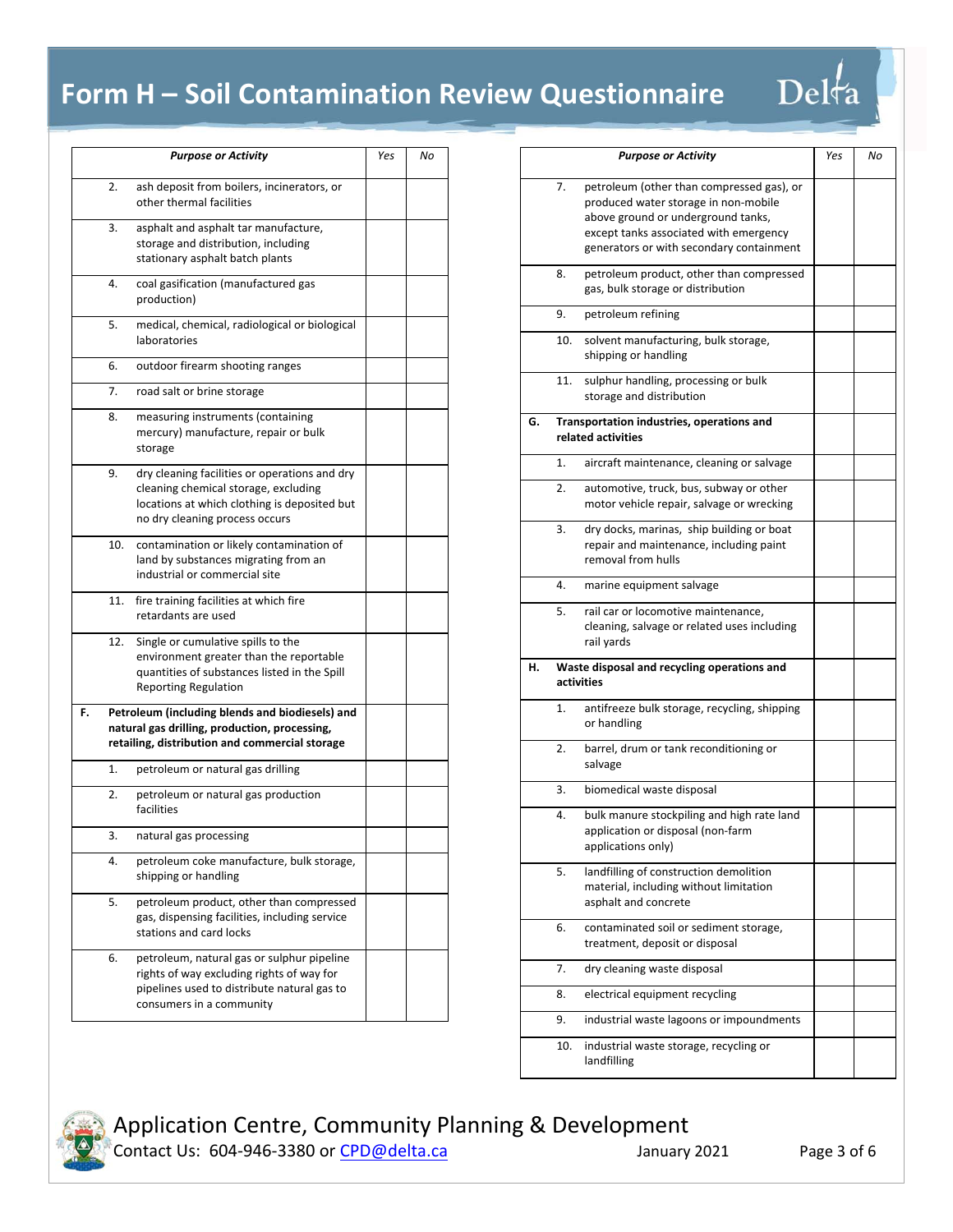|     | <b>Purpose or Activity</b>                                                        | Yes | Nο |
|-----|-----------------------------------------------------------------------------------|-----|----|
| 11. | industrial wood waste (log yard waste, hog<br>fuel) disposal                      |     |    |
| 12. | mine tailings waste disposal                                                      |     |    |
| 13. | municipal waste storage, recycling,<br>composting or landfilling                  |     |    |
| 14. | organic or petroleum material<br>landspreading (landfarming)                      |     |    |
| 15. | sandblasting operations or sandblasting<br>waste disposal                         |     |    |
| 16. | septic tank pumpage storage or disposal                                           |     |    |
| 17. | sewage lagoons or impoundments                                                    |     |    |
| 18. | hazardous waste storage, treatment or<br>disposal                                 |     |    |
| 19. | sludge drying or composting                                                       |     |    |
| 20. | municipal or provincial road snow removal<br>dumping or yard snow removal dumping |     |    |

|    |                                                                        | <b>Purpose or Activity</b>                             | Yes | No |
|----|------------------------------------------------------------------------|--------------------------------------------------------|-----|----|
|    | 21.                                                                    | waste oil reprocessing, recycling or bulk<br>storage   |     |    |
|    | 22.                                                                    | wire reclaiming operations                             |     |    |
| ı. | Wood, pulp and paper products and related<br>industries and activities |                                                        |     |    |
|    | $\mathbf{1}$ .                                                         | particle or wafer board manufacturing                  |     |    |
|    | 2.                                                                     | pulp mill operations                                   |     |    |
|    | 3.                                                                     | pulp and paper manufacturing                           |     |    |
|    | 4.                                                                     | treated wood storage at the site of<br>treatment       |     |    |
|    | 5.                                                                     | veneer or plywood manufacturing                        |     |    |
|    | 6.                                                                     | wood treatment (antisapstain or<br>preservation)       |     |    |
|    | 7.                                                                     | wood treatment chemical manufacturing,<br>bulk storage |     |    |

Delta

#### **4. EXEMPTION REVIEW**

Under certain circumstances, you may be exempt from submitting a Site Disclosure Statement even if you answer "yes" in the previous section. Please review and indicate if any of the following exemptions apply. Please attach copies of applicable correspondence from the Ministry of Environment regarding soil issues.

#### **Yes No**

 $\Box$   $\Box$  The site is subject of an Approval in Principle or Certificate of Compliance relevant to the current or any proposed use of the site **and** there is no reason to believe that further contamination occurred at the site after the Approval in Principle or Certificate was issued. *Please attach any correspondence from the Ministry or state the type and the date of the decision, and the Ministry of Environment file reference number.* 

 $\mathcal{L}_\text{max} = \mathcal{L}_\text{max} = \mathcal{L}_\text{max} = \mathcal{L}_\text{max} = \mathcal{L}_\text{max} = \mathcal{L}_\text{max} = \mathcal{L}_\text{max} = \mathcal{L}_\text{max} = \mathcal{L}_\text{max} = \mathcal{L}_\text{max} = \mathcal{L}_\text{max} = \mathcal{L}_\text{max} = \mathcal{L}_\text{max} = \mathcal{L}_\text{max} = \mathcal{L}_\text{max} = \mathcal{L}_\text{max} = \mathcal{L}_\text{max} = \mathcal{L}_\text{max} = \mathcal{$ 

 $\mathcal{L}_\text{max} = \frac{1}{2} \sum_{i=1}^n \mathcal{L}_\text{max}(\mathbf{x}_i - \mathbf{y}_i)$ 

 $\Box$   $\Box$  A determination was made under the Environmental Management Act that the site is not a contaminated site **and** there is no reason to believe that any contamination occurred at the site after the determination was made*. Please state the date of the determination, and the Ministry of Environment file reference number.* 



and a strike

Contact Us: 604-946-3380 or CPD@delta.ca January 2021 Page 4 of 6 Application Centre, Community Planning & Development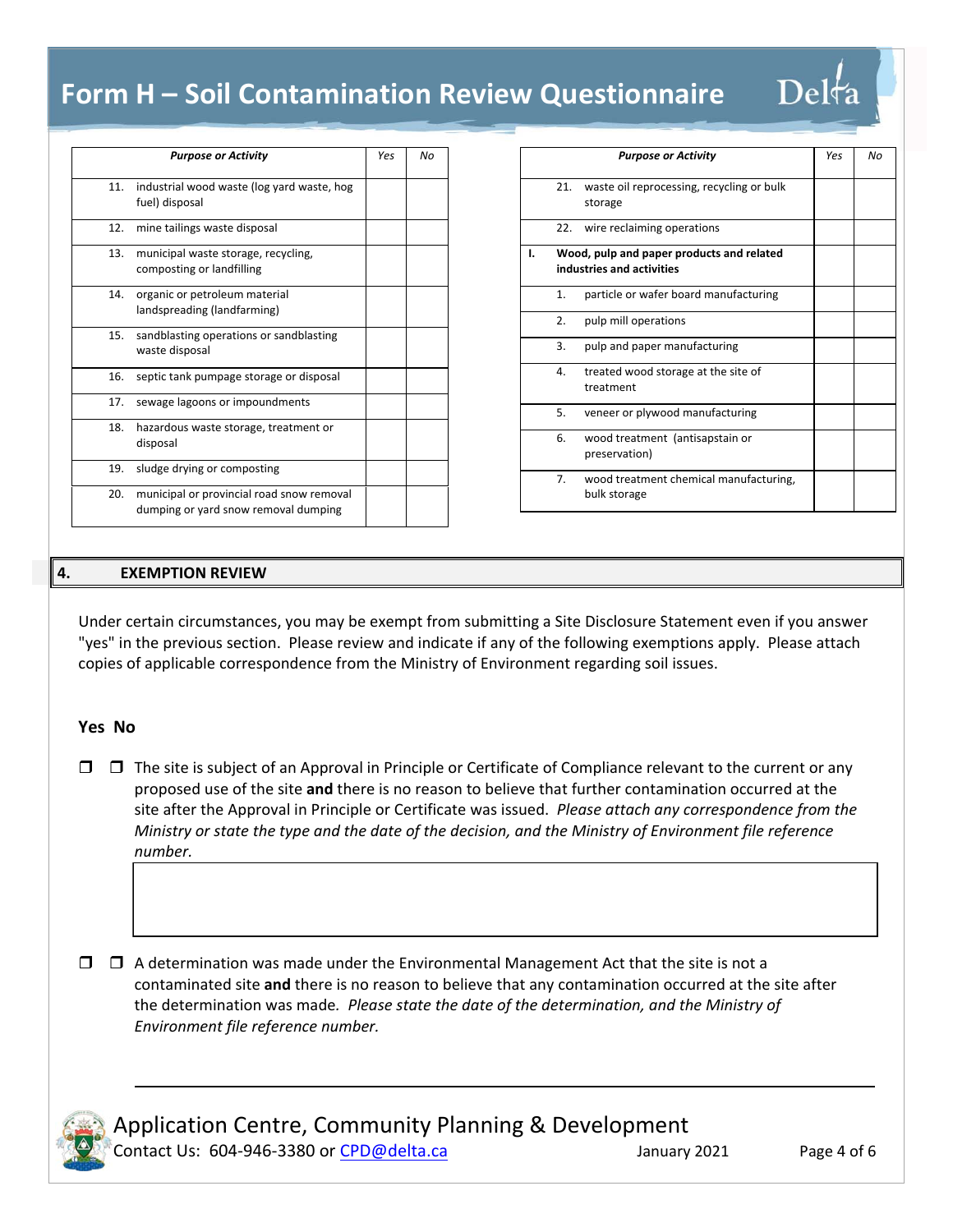#### **Yes No**

 $\sim$  1

|  | $\Box$ $\Box$ The site is part of a Wide Area remediation plan approved by the Director of Waste Management. |
|--|--------------------------------------------------------------------------------------------------------------|
|  | Please elaborate.                                                                                            |

- **For subdivision applications**: the application consists only of an adjustment to the boundary of a parcel or is a consolidation of two or more parcels into a single parcel, or the subdivision is under Section 114 of the *Land Title Act*.
- **For zoning applications**: the land is being used for an industrial or commercial use listed on this form and the industrial or commercial use will continue to be authorized on the land if the zoning was approved.
- **For development or building permit applications**: the application is only for one or more of the following purposes (please select all that apply):

**D** Demolition

- $\Box$  Installing or replacing underground utilities
- $\Box$  Installing or replacing fencing or signage
- $\square$  Paving
- $\Box$  Landscaping
- $\Box$  A site disclosure statement has already been submitted to the Ministry of Environment in relation to decommissioning or ceasing operations at a site as defined in the Contaminated Sites Regulation. *Please provide date of submission.*
- The land is in an operating area within the meaning of the Oil and Gas Activities Act*.*
- $\Box$   $\Box$  A site profile that relates to the land was submitted to the Ministry of Environment prior to February 1, 2021 and the land has not been used for an activity listed on this form after the date of the submission.



and a string

Contact Us: 604-946-3380 or CPD@delta.ca January 2021 Page 5 of 6 Application Centre, Community Planning & Development

 $\text{Delta}$